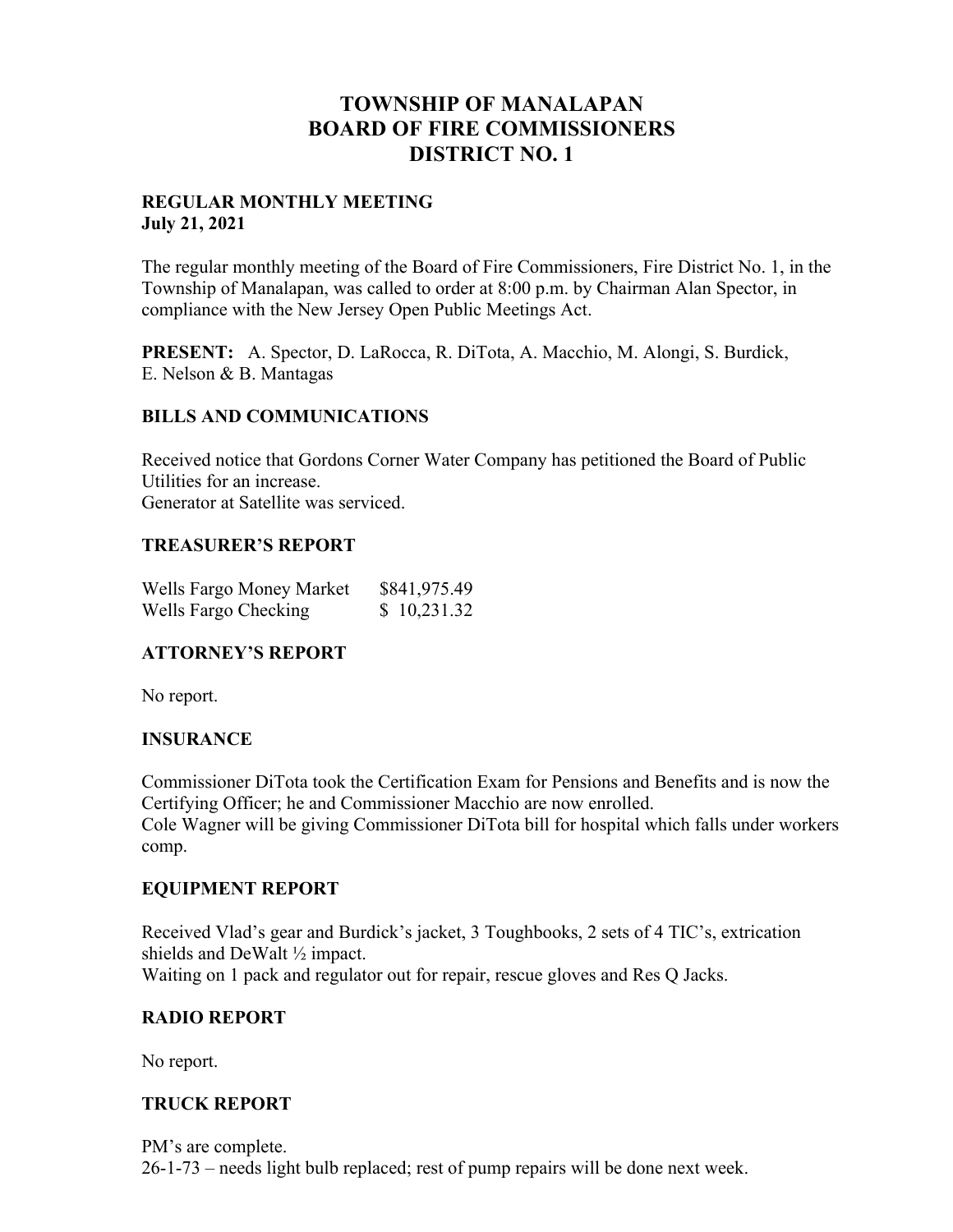26-1-91 – muffler is in bad shape; valve came in.

26-1-90 – computer stuff is complete; master valve is ordered; started recall process; waiting on relay for a/c.

## **CHIEF'S REPORT**

Eight CO meters are back from calibrations.

The 2 TIC gang chargers have been installed on 26-1-80 and 26-1-91.

RIT bottle which recently came back is leaking at the valve stem. Have one additional bottle that is also leaking from the valve.

Need to order 5 tops to the SCBA battery compartments.

Would like to purchase 8 Gear Keepers for the new TIC's, a phone charging system for rehab and 10 traffic safety vests.

## **MEMBERSHIP REPORT**

No report.

## **ASSOCIATION REPORT**

Gave out 7 applications for recruitment; will be doing it again next month. A/C unit – parts should be in next week. Orange boxes at Satellite are in the process of being emptied and then removed. The door jamb for the kitchen door has been ordered. Garage door has been repaired. Hard drive for security cameras went bad; still under warranty.

## **TRUSTEES' REPORT**

No report.

#### **OLD BUSINESS**

See attached.

#### **NEW BUSINESS**

Commissioner LaRocca made a motion to pay all vouchers; this was seconded by Commissioner DiTota. All voted aye.

Commissioner LaRocca made a motion for \$240 to purchase 8 Gear Keepers for the TIC cameras; this was seconded by Commissioner Macchio. All voted aye.

Commissioner LaRocca made a motion for \$100 to purchase a phone charging system for rehab; this was seconded by Commissioner DiTota. All voted aye.

Commissioner LaRocca made a motion for \$250 to purchase 10 safety vests; this was seconded by Commissioner DiTota. All voted aye.

Meeting opened to the public at 8:28 p.m.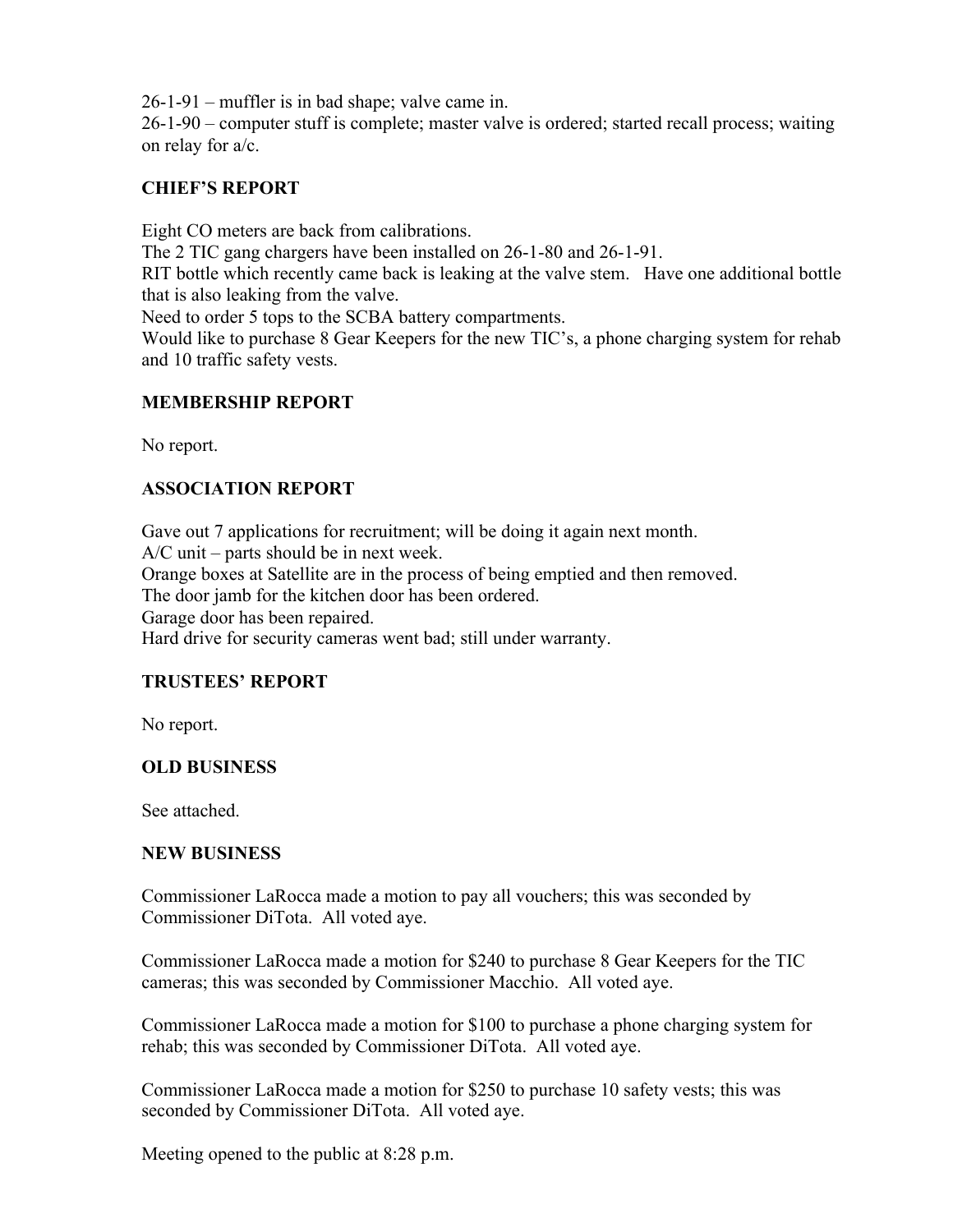A motion was made by Commissioner Spector to adjourn; it was seconded by Commissioner Schmatz and all voted aye.

Meeting adjourned at 8:30 p.m.

 Respectfully submitted, Robert DiTota, Clerk